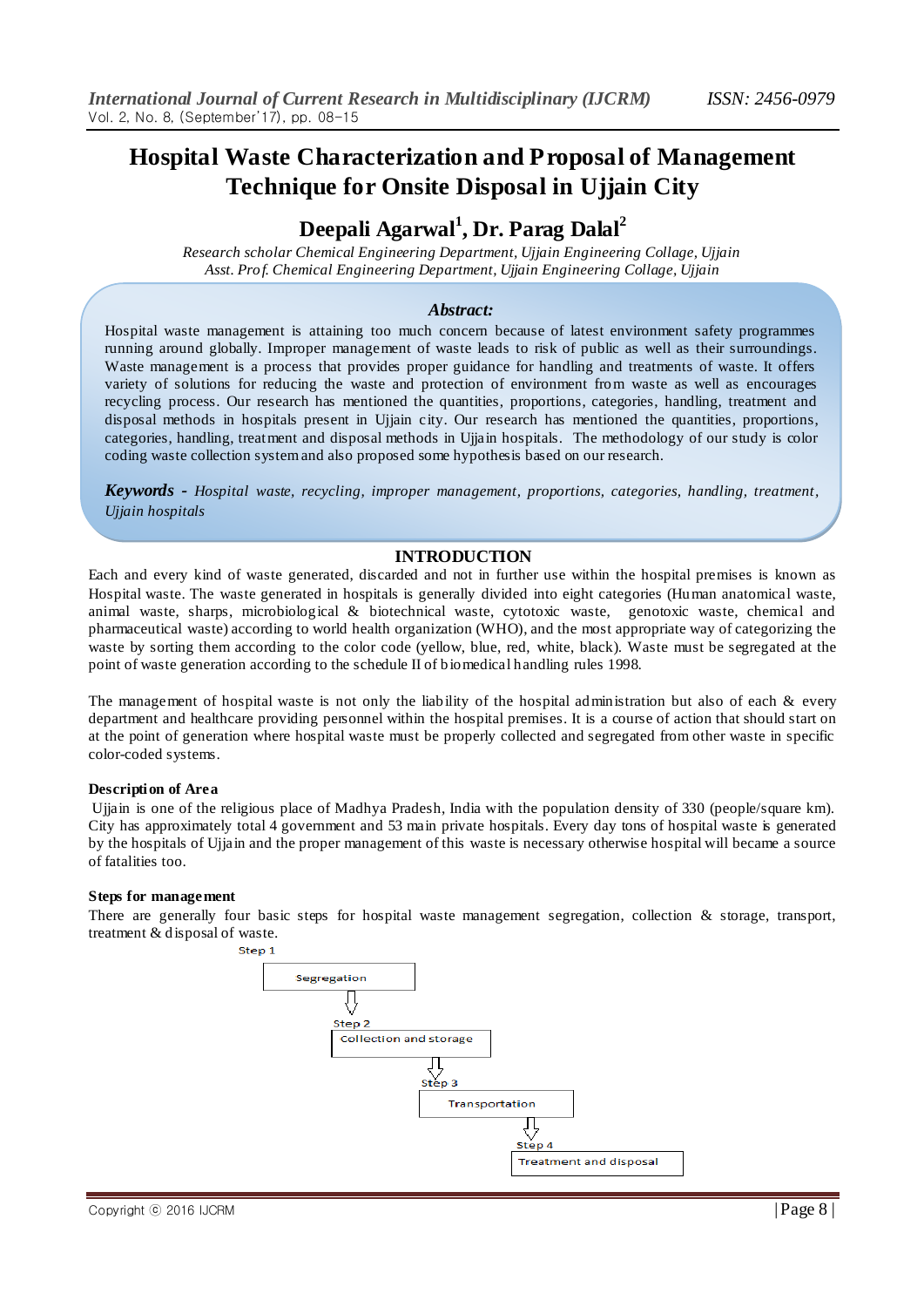# **Techniques that we have used for waste disposal**

 **Reduction of waste generated:** Reduction of waste at source of generation is the most effective way to minimize the waste quantity. We have total 20,172 kg of waste that is not a small amount. Total 35%- 40% of total waste is reduced via using recovery & recycling, segregation, composting, sterilization and incineration process.

 **Recovery and Recycling:** It is the second step used in waste disposing method because most of the type of materials that were used in hospitals can be further use after proper treatment means they not need to be direct landfill or incinerate. Almost whole organic waste can be recovered in form of useful materials, plastic, glass, rubber and some kind of sharps can be recycled, and hence 15% - 20% waste can be recycled.

Sterilization: It is the most common method used by hospitals. It is a low capital cost treatment. Many type of waste cannot be directly disposed off; it needs to be first sterilized. Sharps, some kind of glass as well as plastic materials and clothes are sterilized and hence 10% - 12% waste is treated.

 **Composting:** It is a safe way of organic waste disposing. Almost 90% - 99% organic waste is safely decomposed and results in form of manure and biogas. We have used vermin composting treatment  $[2.3]$ 

 **Incineration:** It involves combustion of waste at high temperature and converts the waste into residues and gaseous forms. Human anatomical waste, animal waste, microbiological waste, soiled waste needs to be incinerated.

**Sanitary landfill:** It is the last but important step too. At the last some materials needed to be land filled. Like incinerated ash and some left over materials are land filled.

## **METHOD FOR SAMPLE COLLECTION**

First, we have done a survey on hospitals of Ujiain, There are total 4 government and 53 main private hospitals approximately, we not includes small nursing homes and clinics of beds less than 10. Government hospitals generate an average of 0.592 kg/bed/day of the waste and private hospitals generates 0.435 kg/bed/day of waste approx. The various type of biomedical waste generated in the hospital is collected by the all the members of the hospital. Then we done a survey on the type of waste generation in each ward, quantity of waste generated, type as well as time of disposal etc. We have collected the data of quantity of waste generation of hospitals of Ujjain city on the basis of color code system of different shifts for around 21 days alternatively and calculated the total waste collected according to the color coded bags or containers based on shifts. The yellow color is used for highly infectious waste collection, red is for plastic waste and blue bags are for all type of glass waste and for discarded or outdated medicines. We had started from mid day of weekend Thursday till the next 15 day, and the 15<sup>th</sup> day is also Thursday. We collected the waste within four shifts likewise;

- - Shift 1 early morning (till 8AM) Shift 2 till noon( till 12PM)
- Shift 3 till 4PM
- Shift 4 till midnight(12AM)

**Table – Quantity of waste generated in Ujjain**

| Day            | Yellow |                                                                                                       |       |       | <b>Red</b>     |                |       |                | <b>Blue</b> |                |       |       |
|----------------|--------|-------------------------------------------------------------------------------------------------------|-------|-------|----------------|----------------|-------|----------------|-------------|----------------|-------|-------|
|                | $S_1$  | S <sub>2</sub>                                                                                        | $S_3$ | $S_4$ | S <sub>1</sub> | S <sub>2</sub> | $S_3$ | S <sub>4</sub> | $S_1$       | S <sub>2</sub> | $S_3$ | $S_4$ |
|                | 220    | 124                                                                                                   | 409   | 603   | 78             | 87             | 18    | 5              | 85          | 43             | 8     | 6     |
| 3              | 150    | 160                                                                                                   | 611   | 603   | 88             | 96             | 10    | 9              | 96          | 70             | 12    | 19    |
| 5              | 186    | 150                                                                                                   | 510   | 492   | 89             | 75             | 11    | 9              | 98          | 71             | 13    | 28    |
| $\overline{7}$ | 182    | 162                                                                                                   | 411   | 498   | 142            | 82             | 10    | 12             | 112         | 72             | 50    | 35    |
| 9              | 230    | 120                                                                                                   | 120   | 762   | 147            | 112            | 16    | 6              | 198         | 110            | 47    | 22    |
| 11             | 150    | 134                                                                                                   | 412   | 712   | 150            | 82             | 10    | 5              | 90          | 40             | 42    | 12    |
| 13             | 180    | 122                                                                                                   | 460   | 680   | 114            | 40             | 10    | $\tau$         | 118         | 90             | 60    | 30    |
| 15             | 214    | 203                                                                                                   | 421   | 582   | 85             | 73             | 11    | 10             | 161         | 72             | 60    | 39    |
| 17             | 286    | 138                                                                                                   | 401   | 605   | 190            | 80             | 12    | 12             | 110         | 104            | 62    | 58    |
| 19             | 231    | 125                                                                                                   | 321   | 583   | 85             | 78             | 13    | 11             | 62          | 89             | 71    | 32    |
| 21             | 262    | 137                                                                                                   | 308   | 515   | 90             | 62             | 14    | 15             | 131         | 80             | 70    | 28    |
| <b>TSC</b>     | 2291   | 1575                                                                                                  | 4384  | 6635  | 1258           | 867            | 135   | 101            | 1261        | 841            | 495   | 309   |
|                |        | $S_1$ = Shift 1, $S_2$ = Shift 2, $S_3$ = Shift 3, $S_4$ = Shift 4, TSC = total shift wise collection |       |       |                |                |       |                |             |                |       |       |

#### **Calculation**

Total yellow bag waste generated =  $(2291+1575+4384+6635) = 14,885$  kg of waste Total red bag waste generated =  $(1258+867+135+101) = 2,361$  kg of waste Total blue bag waste generated  $=(1261+841+495+309) = 2,906$  kg of waste Total waste generated =  $(14,885 + 2.361 + 2,906) = 20,172$  kg of waste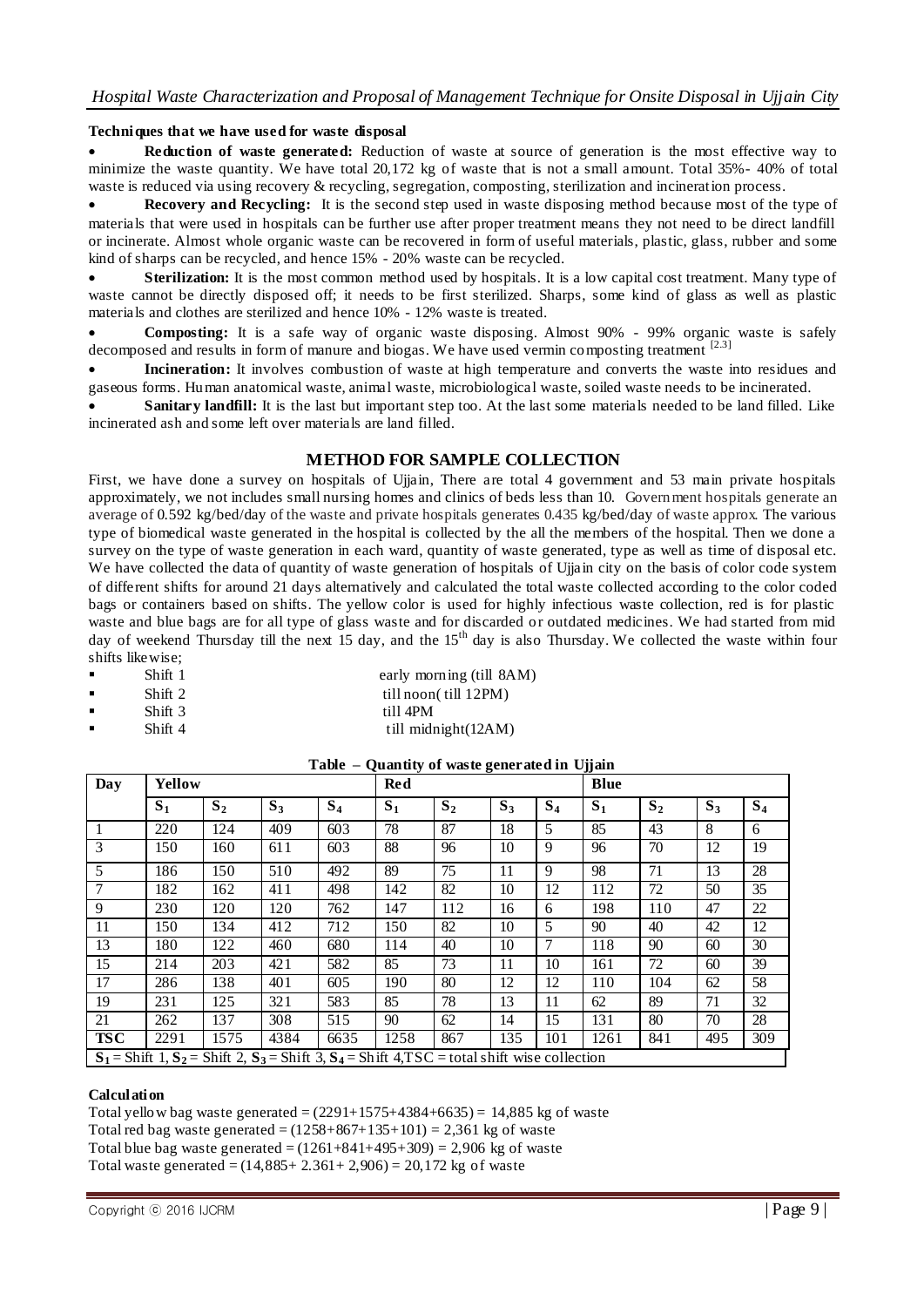

# **RESULTS AND DISCUSSIONS**

Graph 1 depicts the range of yellow color waste of about 15 days of shift 1 collection. The variation is due to variable deliveries and people admitted in hospitals. As we can see that it is minimum on day 3 as the number of deliveries on that day is less due to Saturday. Its maximum in day 14 as its middle of weak and Wednesday considered very holy for babies to born.



Graph 2 depicts the range of red color waste of about 15 days of shift 1 collection. The range is low as many items are reused using sterilizers. The graph depicts that its maximum on day one as its Sunday and the operation theater is cleaned that day also at that day casualties are more as a accident occurs that day near Ujjain.



Copyright © 2016 IJCRM  $\vert$  Page 10  $\vert$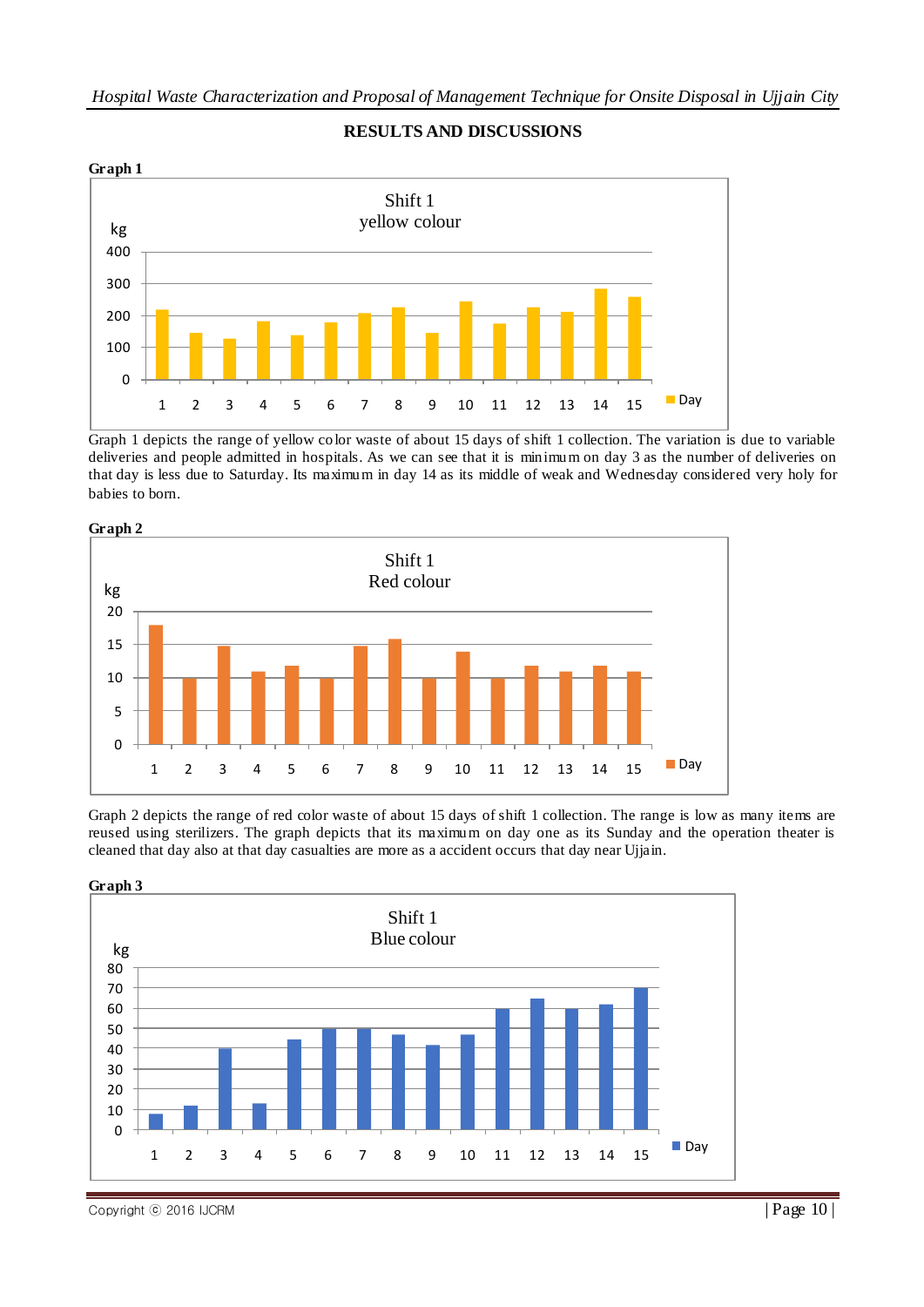Graph 3 depicts the range of blue color waste of about 15 days of shift 1 collection. Sharps can be reused using autoclave and so are been used but they have their own limit so as the graph depicts its increasing with days as the number of operations are more the sharp waste increases also it increase with number of casualties.





Graph 4 depicts the range of yellow color waste of about 15 days of shift 2 collection. The  $7<sup>th</sup>$  day Wednesday has highest collection as deliveries that day from nearby areas are done in the hospital as less doctors are present that day in  $2<sub>nd</sub>$  shift and 12<sup>th</sup> day Monday has the lowest collection amount because all of the anatomical, microbiological and soiled waste is already has disposed of on weekends.

**Graph 5**







Copyright © 2016 IJCRM  $\vert$  Page 11  $\vert$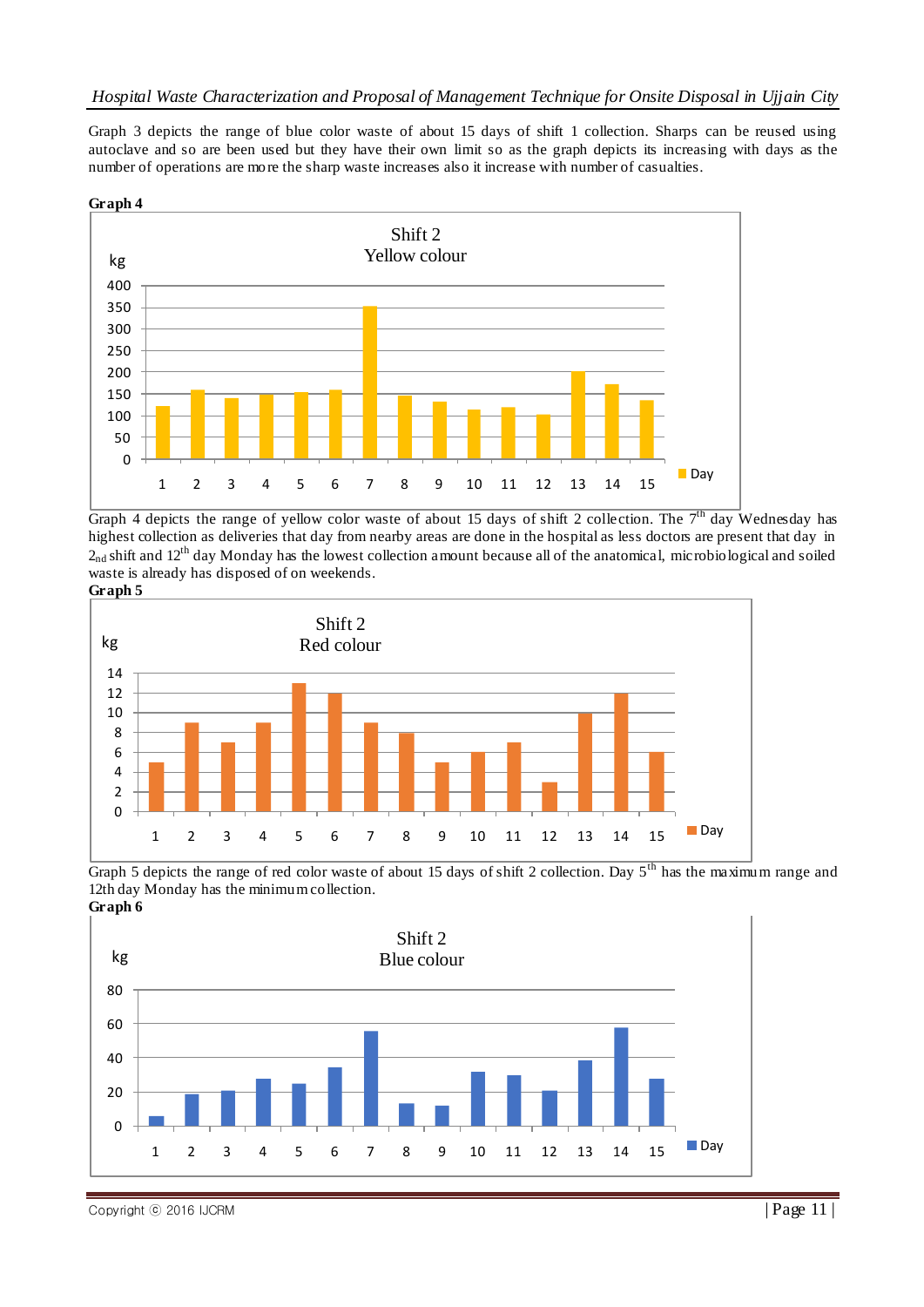Graph 6 depicts the range of blue color waste of about 15 days of shift 2 collection. 1<sup>st</sup> day has the lowest and  $14<sup>th</sup>$  day has the highest range of for sharps and liquid waste. **Graph 7**



Graph 7 depicts the range of yellow color waste of about 15 days of shift 3 collection.  $2^{nd}$  day has the maximum and  $10<sup>th</sup>$  day has the minimum amount of waste collected.



Graph 8 depicts the range of red color waste of about 15 days of shift 3 collection. 14<sup>th</sup> day has the highest and 15<sup>th</sup> day the lowest amount.



Graph 9 depicts the range of blue color waste of about 15 days of shift 3 collection.  $8<sup>th</sup>$  day has the maximum range and  $15<sup>th</sup>$  day has the lowest.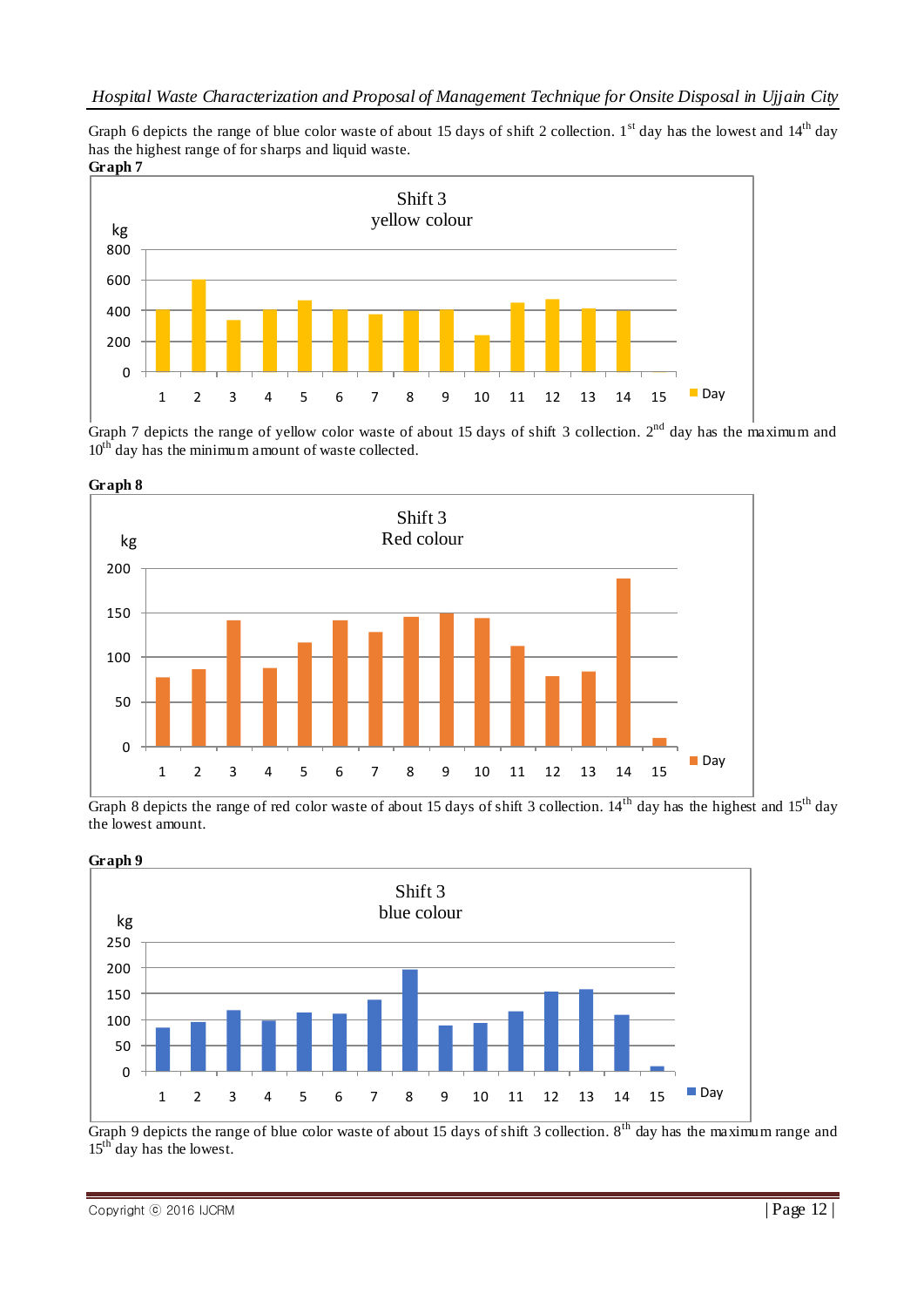

Graph 10 depicts the range of yellow color waste of about 15 days of shift 4 collection.  $5<sup>th</sup>$  day has the lowest and  $8<sup>th</sup>$ day has the highest collection.



Graph 11 depicts the range of red color waste of about 15 days of shift 4 collection.  $10^{th}$  day has the maximum amount and  $11<sup>th</sup>$  day has the minimum amount collection.



Graph 12 depicts the range of blue color waste of about 15 days of shift 4 collection.  $8<sup>th</sup>$  day Thursday has the highest range and 15<sup>th</sup> day Monday has the lowest range because most of the waste is already been taken away on weekends.

**Result**: Quantity of yellow color coded bags waste is more than the total quantity of red and blue color coded bags together and since the total quantity of waste is approximately 20,172 kg within 21 days, which is quite a huge amount. So hospitals are needed to take more care within their waste management system and should focus more on waste minimization.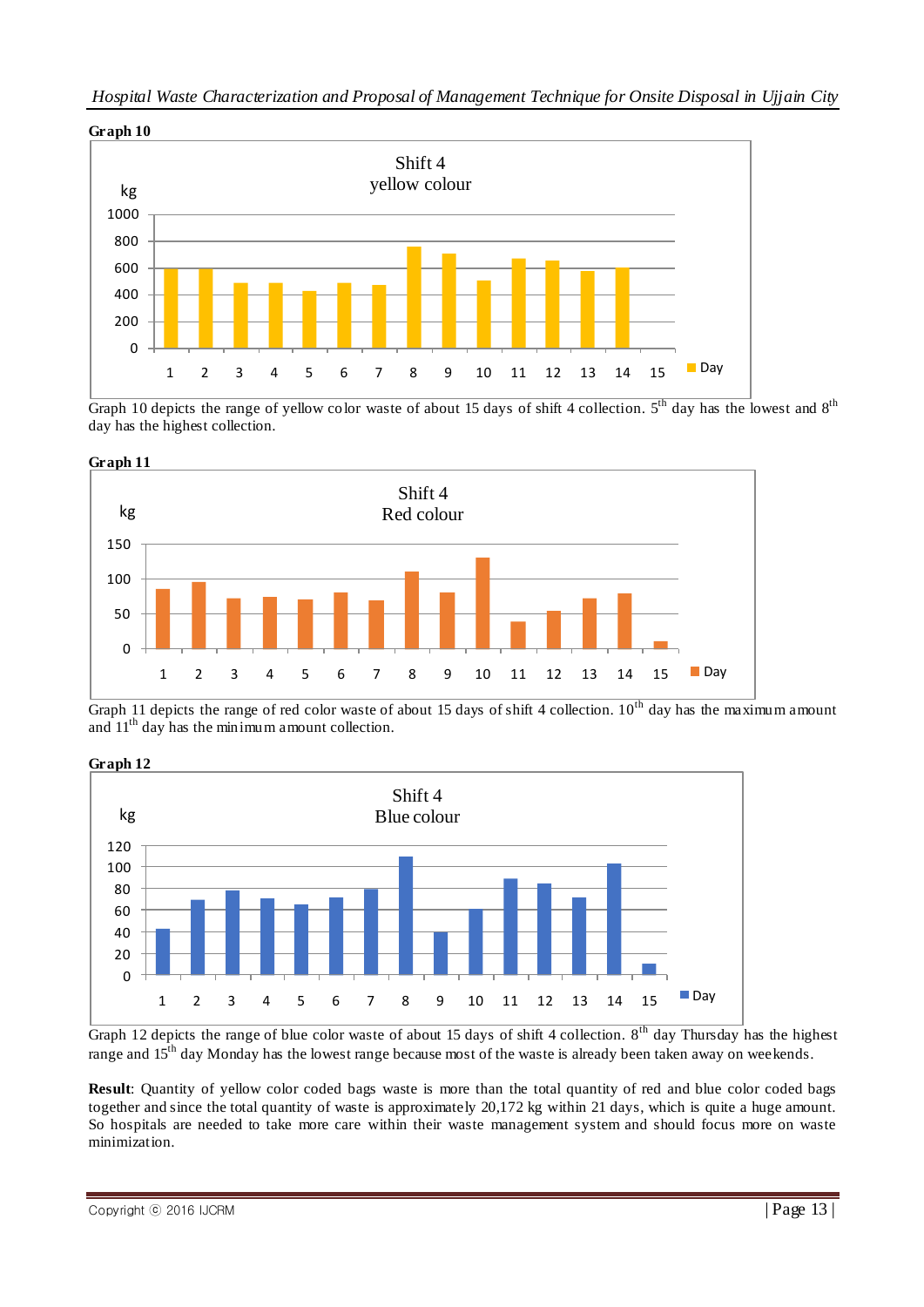# **CONCLUSION**

Hospital wastes need to be classified according to their source, color, categories, quantity and risk factors related with their handling, treatment, storage and disposal methods. The segregation of waste at point of generation must be the key step and reduction, recycling and reuse should be taken in proper perspectives. Proper management of hospital waste is a concern that has been identified by both government as well as Non government organizations. Inadequate and improper handling and management can cause severe problem to the society and environment hence implementations of protective measures, guidelines, policies etc. factors is made compulsory. Lack of concern in persons working in that area, less motivation, awareness and cost factor are some of the problems faced in the proper hospital waste management. Proper surveys and maintenance of records of waste management in various practices are needed.

We have formulated some hypothesis on the basis of our survey of Ujjain city's hospitals, which we have described with following figure.



**Fig. formulation of management practices based on our research**

#### **Proposed plans for onsite Treatment**

**1. Use of ash left after incineration process**: There will be two kind of ash left over after the incineration done. One is of hazardous nature and other one is of non- hazardous. The hazardous ash can be send for further treatment or can be properly land filled and the non-hazardous ash processed into aggregates and can be used in cement bound materials, bulk filler in construction and in road sub base.

**2. Use of incinerated gases:** Mainly carbon dioxide, sulfur dioxide as well as oxides of nitrogen are the main waste gases generated by the incineration process, so these gases can be used as a heating fuel for the hospital use purposes.

**3. Use of biodegradable waste**: Hospitals can use their organic waste in making manure via vermin composting method also they can use their organic waste to generate the biogas, which can be the source of heat, fuel or electricity for the hospital.

**4. Segregation of non-hazardous waste:** Hospitals can segregate their non hazardous waste into different section too likewise: glass waste, plastic waste, paper waste and kitchen waste etc. and can send them to related industries for recycling.

5. **Waste to Energy:** With the waste to energy concept we can generate electricity and heat that can be used as a source of power for the buildings and industries.